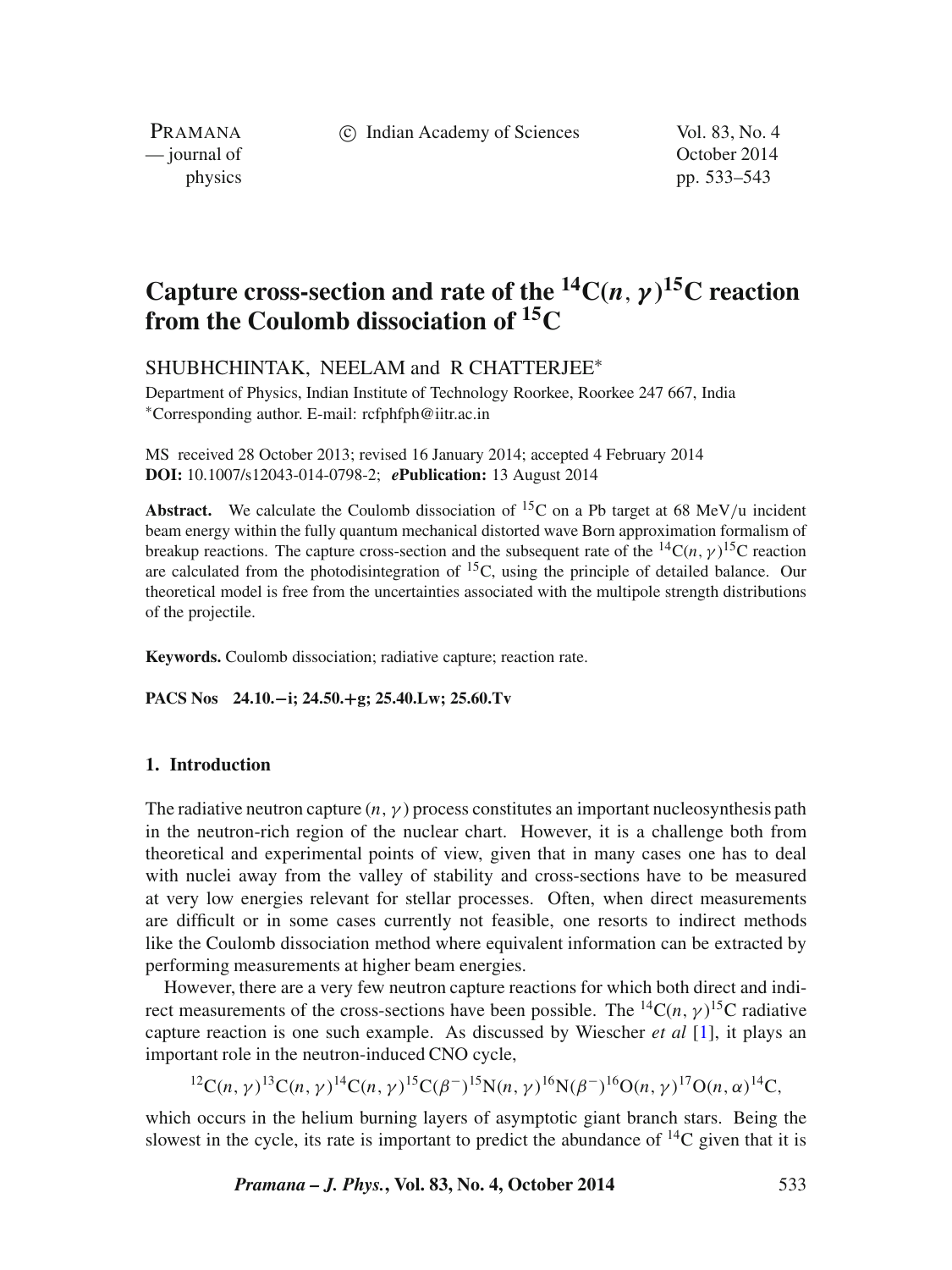one of the possible paths by which  $^{14}$ C can decay. Another importance of this reaction is in inhomogeneous Big Bang model [\[2\]](#page-9-1), which offers possible ways to bridge  $A = 8$  gap and hence the production of elements with  $A > 12$ . The suggested reaction sequence in the neutron-rich zone is

$$
{}^{7}Li(n,\gamma)^{8}Li(\alpha,n)^{11}B(n,\gamma)^{12}B(\beta^{-})^{12}C.
$$

Then the subsequent neutron capture over  ${}^{12}C$  and  ${}^{13}C$  leads to the production of  ${}^{14}C$ , halflife of which (5700 $\pm$ 30 years) is longer than the time-scale of Big Bang nucleosynthesis. So, <sup>14</sup>C is considered to be a seed nucleus for the production of heavier nuclei with  $A >$ 20, where  ${}^{14}C(n, \gamma) {}^{15}C$  competes with alpha, proton and deuteron capture reactions on  $^{14}$ C [\[3](#page-9-2)[,4\]](#page-9-3).

Experimental efforts to measure the  ${}^{14}C(n, \gamma) {}^{15}C$  cross-section via both the direct and indirect methods started during the early nineties. However, there are disagreements in the extracted values of the cross-sections, especially at very low energies. The first direct experiment to measure the  $(n, \gamma)$  cross-section of <sup>14</sup>C was performed by Beer *et al* [\[5\]](#page-9-4). The extracted Maxwellian averaged capture cross-section (MACS) was  $1.72 \pm 0.43 \mu b$ at 23.3 keV. This was very small compared to MACS extracted from another direct experiment by Reifarth *et al* [\[6\]](#page-9-5), who found it to be 7.1  $\pm$  0.5  $\mu$ b. Horváth *et al* [\[7\]](#page-9-6) extracted the value 2.6  $\pm$  0.9  $\mu$ b from the experiment based on Coulomb breakup of <sup>15</sup>C on Pb at 35 MeV*/*u. Another Coulomb breakup experiment was performed at GSI [\[8](#page-9-7)[,9\]](#page-9-8) at high energy (605 MeV/u) and the extracted value of capture cross-section was  $4.1 \pm 0.6 \,\mu$ b. Recently, Nakamura *et al* [\[10\]](#page-10-0) also performed a Coulomb breakup experiment at 68 MeV*/*u beam energy to calculate the cross-section of  $(n, \gamma)$  reaction. The MACS value extracted at 23.3 keV was 6.1 <sup>±</sup> 0.5 *<sup>μ</sup>*b.

The theoretical calculations by Wiescher *et al* [\[2\]](#page-9-1), based on the direct capture model [\[11\]](#page-10-1), predicted the value of capture cross-section to be 5.1 *μ*b. This value was in good agreement with the value calculated from other theoretical models like folding model [\[12\]](#page-10-2) and the microscopic cluster model [\[13\]](#page-10-3). In ref. [\[14\]](#page-10-4), an indirect method based on mirror symmetry was used to extract the  $(n, \gamma)$  cross-section. Their value (5.3  $\pm$  0.3  $\mu$ b) was also consistent with that of ref. [\[2\]](#page-9-1). Recently, a continuum discretized coupled channel calculation [\[15\]](#page-10-5) and also a semiclassical model based on the dynamical description of diffraction dissociation of weakly bound nuclei [\[16\]](#page-10-6) have also been reported to calculate the cross-section of  ${}^{14}C(n, \gamma) {}^{15}C$ .

With this background, we present a fully quantum mechanical calculation of the Coulomb breakup of 15C on Pb at 68 MeV*/*u beam energy within the aegis of postform finite range distorted wave Born approximation (FRDWBA) and then extract the <sup>14</sup>C( $n, \gamma$ )<sup>15</sup>C radiative capture cross-section and the reaction rate at relevant stellar temperatures. The theory includes the electromagnetic interaction between the fragments and the target to all orders. Furthermore, the breakup contribution from the entire non-resonant continuum (corresponding to all multipoles and relative orbital angular momentum between the fragments) are also accounted for. The uncertainties associated with multipole strength distributions in many other formalisms are also avoided as one needs only the ground-state wave function of the projectile as an input. The analytic nature of this theory stems from the fact that pure Coulomb wave functions are used in the calculation and that the dynamics can be analytically evaluated. The first application [\[17\]](#page-10-7) of this formalism to nuclear astrophysics was on the Coulomb dissociation of  ${}^{9}$ Li on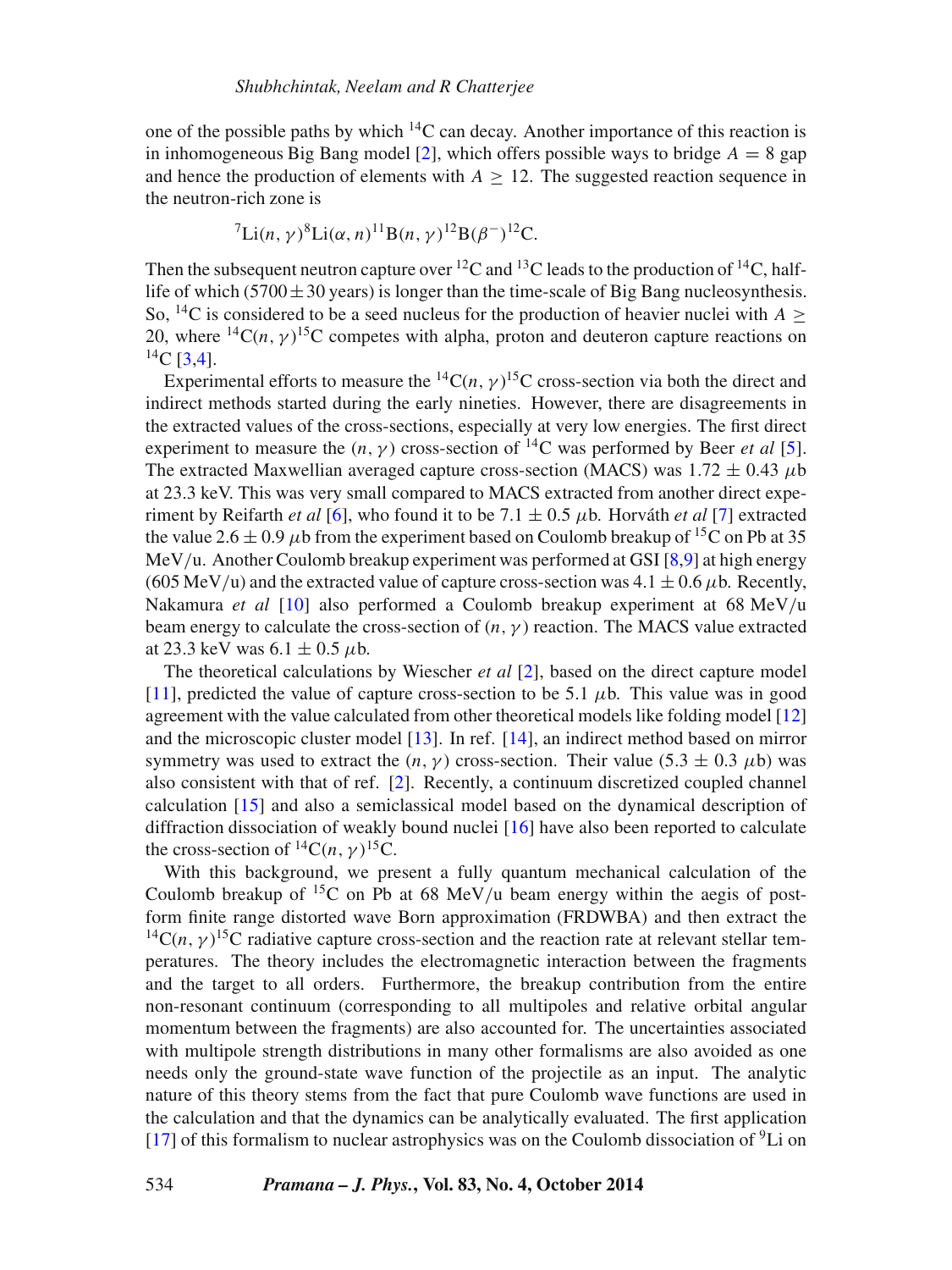heavy targets to calculate the <sup>9</sup>Li(n,  $\gamma$ )<sup>9</sup>Li capture cross-section. We would therefore like to apply the formalism to the case of <sup>14</sup>C( $n, \gamma$ )<sup>15</sup>C for two reasons: first to take advantage of the analytic nature and secondly to bring into focus a slight discrepancy in the peak position of the relative energy spectrum in the Coulomb breakup of  $15C$  at two different beam energies [\[8](#page-9-7)[,10\]](#page-10-0).

The paper is organized in the following way. In  $\S2$ , we present a brief formalism of the Coulomb breakup process and the capture cross-section. Our results are presented in [§3,](#page-4-0) where we discuss the capture cross-section and rate of the <sup>14</sup>C(*n*,  $\gamma$ )<sup>15</sup>C reaction from the Coulomb dissociation of  ${}^{15}C$  and finally in  $84$ , we present our conclusions.

### <span id="page-2-0"></span>**2. Formalism**

We consider the elastic breakup of a two-body composite projectile *a* in the Coulomb field of the target *t* as:  $a + t \rightarrow b + c + t$ , where the projectile *a* breaks up into fragments *b* (charged) and *c* (uncharged). The Jacobi coordinate system adopted is shown in figure [1.](#page-2-1)

The position vectors  $\mathbf{r}_1$ ,  $\mathbf{r}_i$ ,  $\mathbf{r}_c$  and **r** satisfy the following relations:

<span id="page-2-2"></span>
$$
\mathbf{r} = \mathbf{r}_i - \alpha \mathbf{r}_1; \quad \mathbf{r}_c = \gamma \mathbf{r}_1 + \delta \mathbf{r}_i.
$$

 $α$ ,  $γ$  and  $δ$  are the mass factors, given by

$$
\alpha = \frac{m_c}{m_c + m_b}; \qquad \delta = \frac{m_t}{m_b + m_t}; \qquad \gamma = (1 - \alpha \delta),
$$

<span id="page-2-1"></span>where  $m_b$ ,  $m_c$  and  $m_t$  are the masses of fragments *b*, *c* and *t*, respectively.



**Figure 1.** The three-body Jacobi coordinate system.

*Pramana – J. Phys.***, Vol. 83, No. 4, October 2014** 535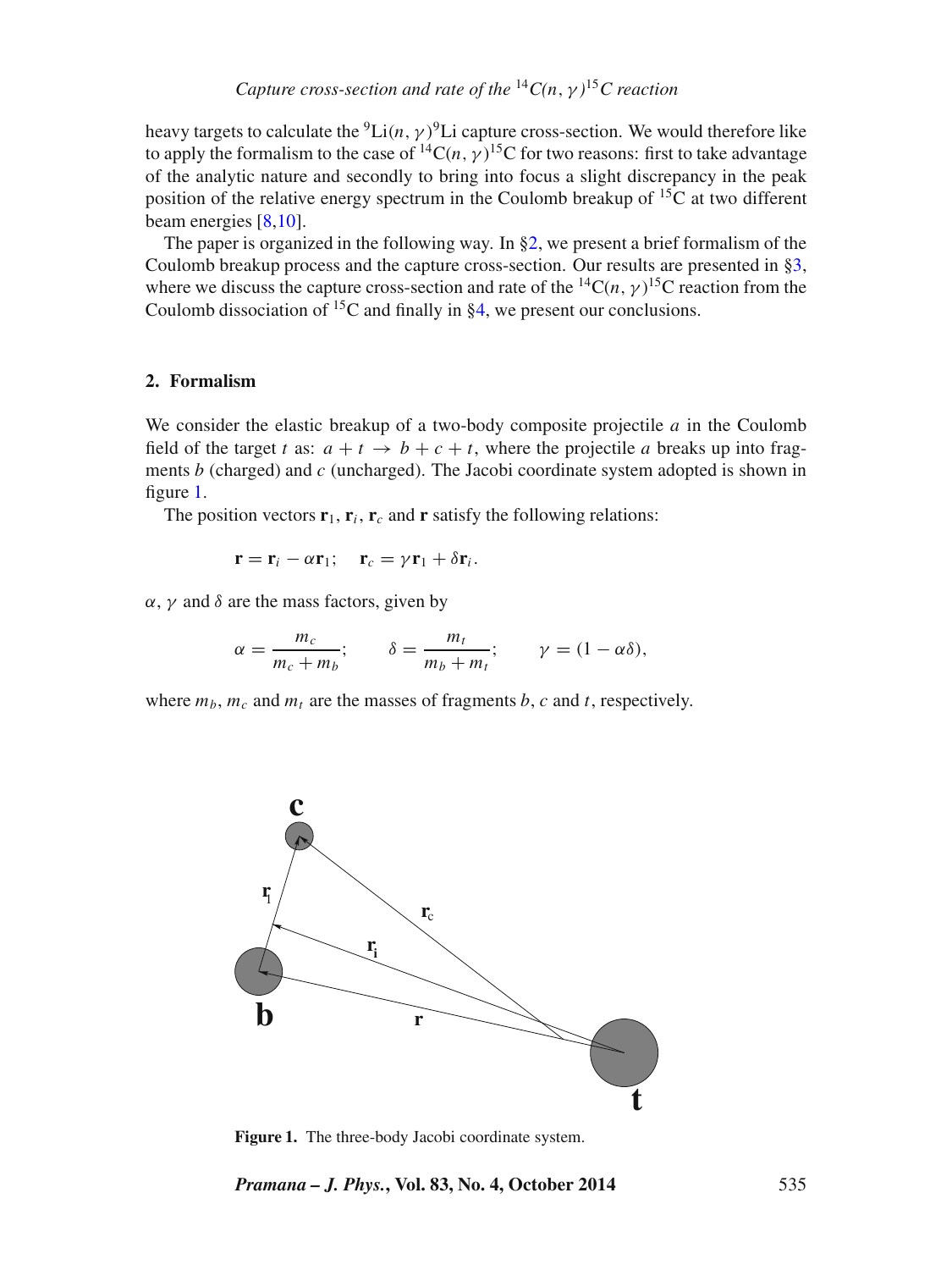The relative energy spectra for the reaction is given by

d*σ*

$$
\frac{d\sigma}{dE_{rel}} = \int_{\Omega_{bc}\Omega_{at}} d\Omega_{bc} d\Omega_{at}
$$
\n
$$
\times \sum_{lm} \frac{1}{(2l+1)} |\beta_{lm}|^2 \frac{2\pi}{\hbar v_{at}} \frac{\mu_{bc}\mu_{at}p_{bc}p_{at}}{h^6},
$$
\n(1)

where  $E_{rel}$  is the *b*–*c* relative energy in the final channel,  $v_{at}$  is the *a*–*t* relative velocity in the initial channel,  $\Omega_{bc}$  and  $\Omega_{at}$  are solid angles,  $\mu_{bc}$  and  $\mu_{at}$  are the reduced masses and  $p_{bc}$  and  $p_{at}$  are linear momenta of the *b*–*c* and *a*–*t* systems, respectively.  $\beta_{lm}$  is the reduced amplitude in post-form FRDWBA, given by

<span id="page-3-0"></span>
$$
\hat{l}\beta_{lm}(\mathbf{q}_b, \mathbf{q}_c; \mathbf{q}_a) = \int \int d\mathbf{r}_1 d\mathbf{r}_i \chi_b^{(-)*}(\mathbf{q}_b, \mathbf{r}) \chi_c^{(-)*}(\mathbf{q}_c, \mathbf{r}_c) \times V_{bc}(\mathbf{r}_1) \phi_a^{lm}(\mathbf{r}_1) \chi_a^{(+)*}(\mathbf{q}_a, \mathbf{r}_i),
$$
\n(2)

where  $\hat{l} = \sqrt{2l+1}$ ,  $\mathbf{q}_b$ ,  $\mathbf{q}_c$  and  $\mathbf{q}_a$  are the wave vectors of *b*, *c* and *a* corresponding to Jacobi vectors **r**, **r**<sub>c</sub> and **r**<sub>1</sub>, respectively,  $V_{bc}$  is the interaction between *b* and *c* in the initial channel,  $\phi_a^{lm}(\mathbf{r}_1)$  is the ground state wave function of the projectile with relative orbital angular momentum state *l* and projection  $m$ .  $\chi^{(-)}$ s are the Coulomb distorted waves for relative motions of *b* and *c* with respect to *t* and the centre of mass (c.m.) of the *b*–*t* system, respectively, with incoming wave boundary conditions. One replaces  $\chi_c^{(-)}$ by a plane-wave as there would be no Coulomb interaction between *c* (uncharged) and *t*.  $\chi^{(+)}({\bf q}_a, {\bf r}_i)$  is the Coulomb distorted wave for the scattering of the c.m. of the projectile *a* with respect to the target with outgoing wave boundary conditions.

 $\beta_{lm}$  (eq. [\(2\)](#page-3-0)) is a six-dimensional integral, which can be simplified by using the local momentum approximation [\[18\]](#page-10-8), whereby it reduces to two three-dimensional integrals, one giving the structure information and the other involving the dynamics of the reaction, which in turn can be evaluated analytically in terms of the Bremsstrahlung integral [\[19\]](#page-10-9). For the validity of the local momentum approximation in our case one is referred to Appendix A and for more discussions on the approximation to refs [\[20](#page-10-10)[–22\]](#page-10-11).

The relative energy spectra (eq.  $(1)$ ) is then related [\[23\]](#page-10-12) to the photodisintegration crosssection  $(\sigma_{\gamma,n}^{\pi\lambda})$  as

$$
\frac{d\sigma}{dE_{\text{rel}}} = \frac{1}{E_{\gamma}} \sum_{\pi\lambda} \sigma_{\gamma,n}^{\pi\lambda} n_{\pi\lambda},\tag{3}
$$

where  $\pi$  stands for either electric or magnetic transition of multipolarity  $\lambda$ ,  $n_{\pi\lambda}$  is the equivalent photon number and depends on the *a–t* system [\[23\]](#page-10-12) and  $E_y = E_{\text{rel}} + Q$  is the photon energy with *Q* as the *Q*-value of the reaction.

Now, if a single multipolarity dominates, which is the case for the breakup of  ${}^{15}C$ [\[14](#page-10-4)[,24\]](#page-10-13), then one can estimate the photodisintegration cross-section as

<span id="page-3-2"></span>
$$
\sigma_{\gamma,n}^{\pi\lambda} = \frac{E_{\gamma}}{n_{\pi\lambda}} \frac{d\sigma}{dE_{\text{rel}}}.
$$
\n(4)

The equivalent photon number  $n_{\pi\lambda}$  is calculated as

<span id="page-3-1"></span>
$$
n_{\pi\lambda} = \int_0^{\theta_{\text{gz}}} \frac{d n_{\pi\lambda}}{d \Omega_{at}} d \Omega_{at}, \tag{5}
$$

536 *Pramana – J. Phys.***, Vol. 83, No. 4, October 2014**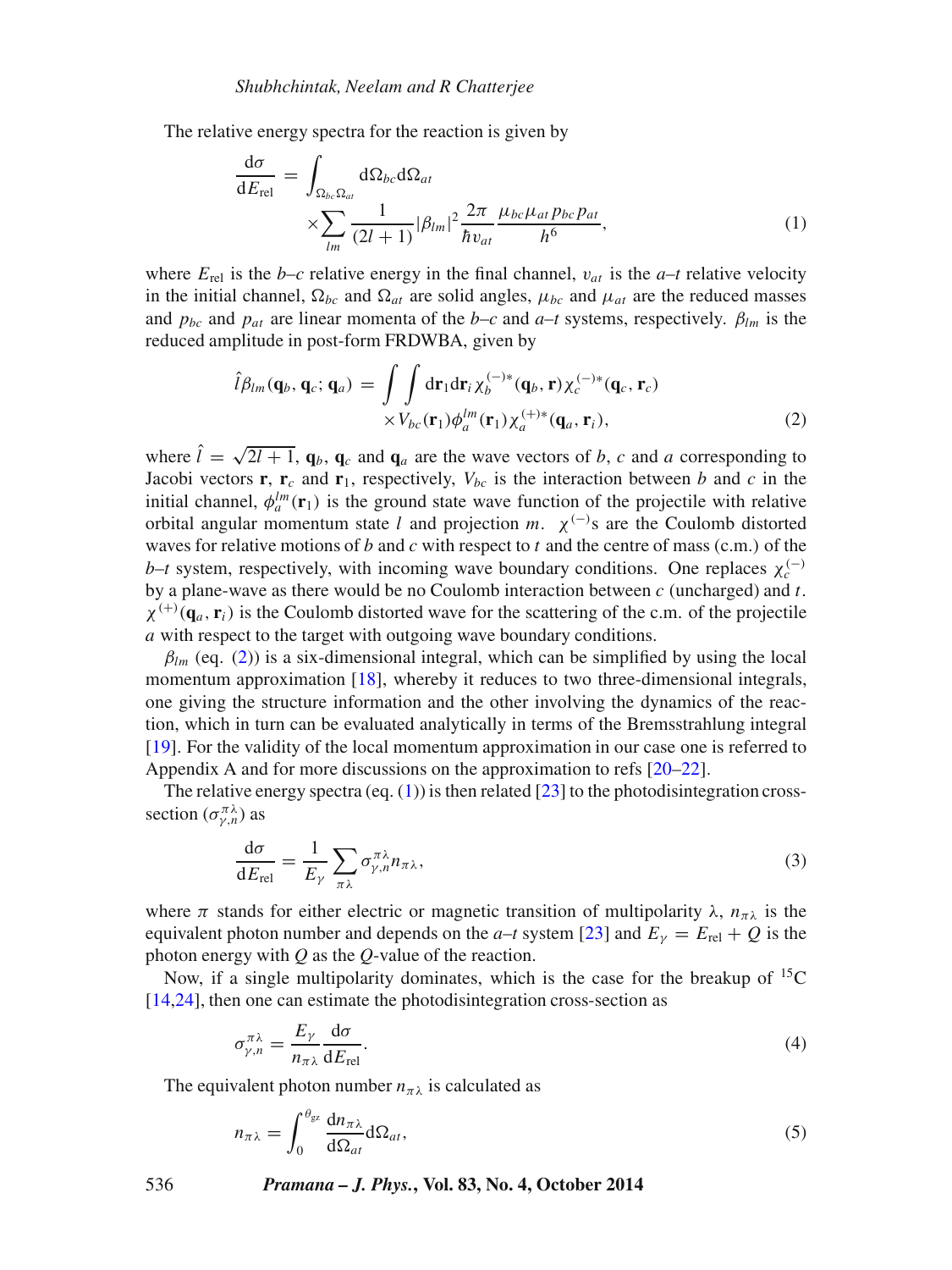where  $\theta_{\varphi z}$  is the grazing angle for the scattering and  $d n_{\pi\lambda}/d\Omega_{at}$  is the equivalent photon number per unit solid angle. For *E*1 transition (as in the present case), it is given by [\[25\]](#page-10-14)

<span id="page-4-1"></span>
$$
\frac{dn_{E1}}{d\Omega_{at}} = \frac{Z_t^2 \alpha}{4\pi^2} \left(\frac{c}{v_{at}}\right)^2 \epsilon^4 \eta^2 e^{-\pi \eta} \left\{ \frac{1}{\gamma^2} \frac{\epsilon^2 - 1}{\epsilon^2} [K_{i\eta}(\epsilon \eta)]^2 + [K'_{i\eta}(\epsilon \eta)]^2 \right\},
$$
 (6)

where  $\eta = E_{\gamma} a / \hbar v_{at} \gamma$ , with  $a = Z_a Z_t e^2 / \mu_{at} v_{at}^2$  being the half distance of the closest approach in the head on collision.  $\alpha = e^2/\hbar c$ ,  $K_{i\eta}(y)$  are the modified Bessel functions and  $K'_{in}(y)$  are the derivative of  $K_{in}(y)$  with respect to *y*. Further,  $\epsilon$  is the eccentricity parameter and it is related to the scattering angle  $\theta_{at}$  as  $\epsilon = 1/\sin(\theta_{at}/2)$ . The relativistic factor *γ* is given by  $\gamma = 1/\sqrt{1 - v_{at}^2/c^2}$ . At this point it may be worthwhile to reiterate that we have directly used the form of eq. [\(6\)](#page-4-1) in eq. [\(5\)](#page-3-1). Several forms of  $n_{E1}$  exist in the literature which essentially can be traced to eq. [\(6\)](#page-4-1) being reduced to its pure nonrelativistic and relativistic forms for  $\gamma \approx 1$  and  $\gamma \gg 1$ ,  $\epsilon \gg 1$ , respectively (for more details, one is referred to refs [\[23,](#page-10-12)[25,](#page-10-14)[26\]](#page-10-15).

The radiative capture cross-section  $\sigma_{n,v}$  can then be calculated utilizing the principle of detailed balance,

$$
\sigma_{n,\gamma} = \frac{2(2j_a + 1)}{(2j_b + 1)(2j_c + 1)} \frac{k_{\gamma}^2}{k_{bc}^2} \sigma_{\gamma,n}^{\pi\lambda},\tag{7}
$$

where  $j_a$ ,  $j_b$  and  $j_c$  are the spins of particles *a*, *b* and *c*, respectively.  $k_{\gamma}$  and  $k_{bc}$  are the wave numbers of the photon and that of relative motion between *b* and *c*, respectively.

### <span id="page-4-0"></span>**3. Results and discussions**

# 3.1 *Structure of* <sup>15</sup>*C*

<sup>15</sup>C has a relatively large value for the one-neutron separation energy  $(1.218 \text{ MeV})$  compared to halo nuclei like <sup>19</sup>C and <sup>11</sup>Be. It has a ground-state spin-parity of  $1/2^+$  and therefore we consider it primarily to be a  $1s_{1/2}$  neutron coupled to a <sup>14</sup>C(0<sup>+</sup>) core. The single-particle relative motion wave function for neutron is constructed by assuming a Woods–Saxon interaction between the valence neutron and the charged core whose depth is adjusted to reproduce the binding energy. The depth turns out to be 55.40 MeV for radius and diffuseness parameters of 1.223 fm and 0.5 fm (same as ref. [\[10\]](#page-10-0)), respectively. We also checked our calculations by including a spin-orbit term in potential following ref. [\[16\]](#page-10-6), but then it does not seem to have any effect on our results.

#### 3.2 *Relative energy spectra and the neutron capture cross-section*

In figure [2,](#page-5-0) we show the relative energy spectra in the pure Coulomb breakup of  ${}^{15}C$  on a Pb target at 68 MeV*/*u beam energy. The centre of mass angle in this case has been integrated from  $0°$  to  $2.1°$ , in order to compare it with experimental data [\[10\]](#page-10-0) of the same limit. We normalize our calculations to the data peak, in lieu of the spectroscopic factor or to account for any possible detector efficiency.

It is interesting to note that for the RIKEN experiment  $[10]$  (incident beam energy = 68 MeV*/*u), the peak of the relative energy spectra comes at a relative energy of 0.55 MeV or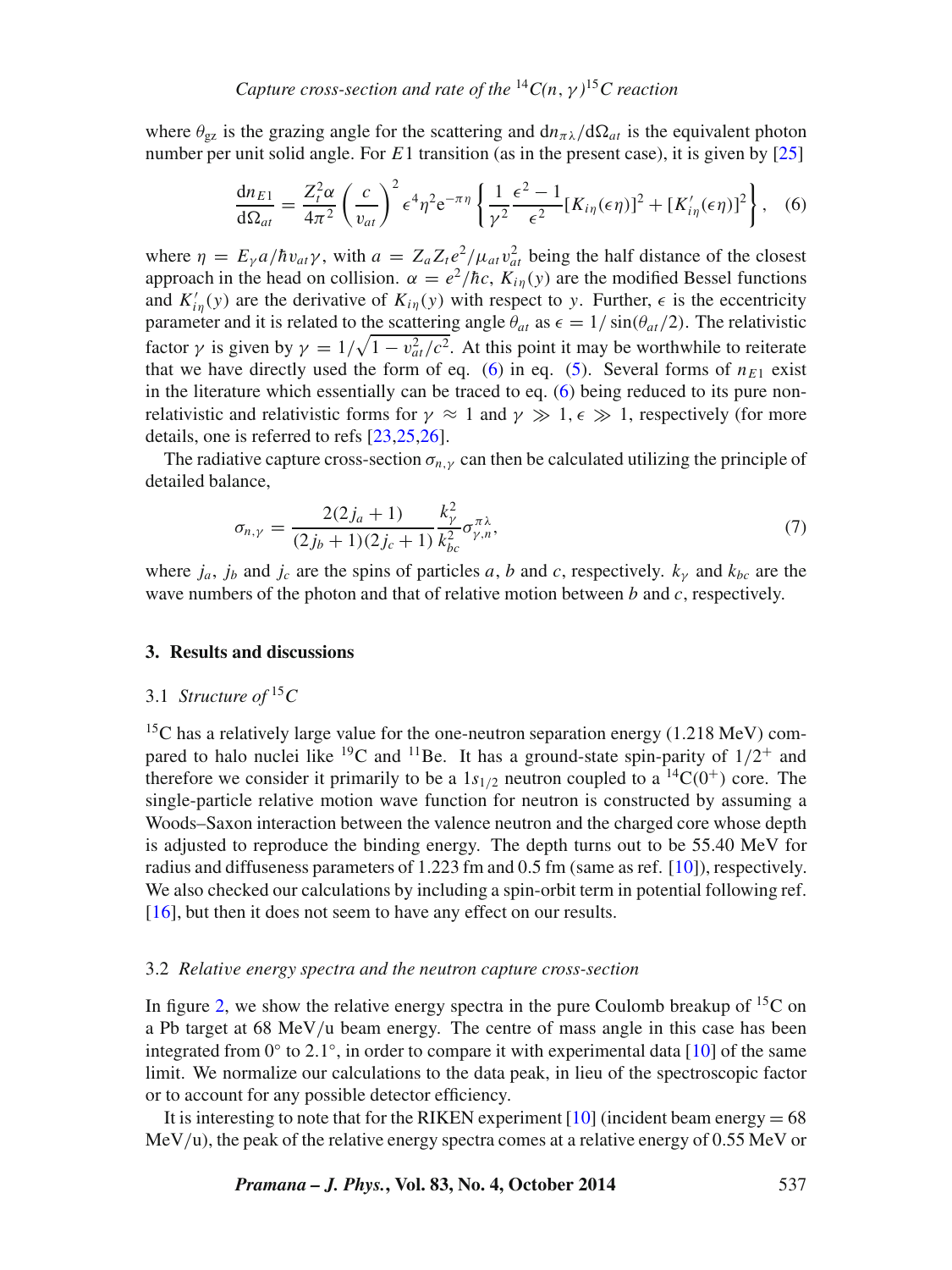a little more. In the GSI experiment  $[8]$  (incident beam energy  $= 605 \text{ MeV/u}$ ), the peak of the excitation energy spectra is at an excitation energy of 1.67 MeV. So if one subtracts the one-neutron separation energy of  ${}^{15}C$  from this energy, one would correspondingly expect the relative energy spectra to peak at 0.45 MeV. This peak position is slightly different from the experiment at 68 MeV*/*u. However, it is in agreement with what our calculations suggest. This can be seen in the inset of figure [2,](#page-5-0) which shows the GSI data in comparison with our calculation (at 68 Mev*/*u), which has been normalized to the peak of the high-energy data.

As one would not expect the peak position of the relative energy spectra to change with incident beam energies, this slight discrepancy in the peak position between these experiments needs to investigated.

The relative energy spectra is then used to calculate the photodisintegration cross-section (eq. [\(4\)](#page-3-2)) and subsequently the  ${}^{14}C(n, \gamma) {}^{15}C$  radiative capture cross-section (eq.  $(6)$ ). Of course, to ensure the applicability of eq.  $(4)$ , we have checked that the breakup is dominated by the electric dipole contribution [\[14,](#page-10-4)[24\]](#page-10-13). In fact, estimates of the dipole contribution and its dominance in the breakup of weakly bound nuclei have also been discussed in refs [\[27](#page-10-16)[–29\]](#page-10-17) by simple analytic arguments in the extreme single-particle model.

In figure [3,](#page-6-0) we show our <sup>14</sup>C(*n*,  $\gamma$ )<sup>15</sup>C radiative capture cross-section (solid line) as a function of the centre of mass energy  $(E_{c.m.})$  and compare it with the experimental data from two different experiments. The solid black circles ( $E_{c.m.} = 0.05-3.0$ ) are the data

<span id="page-5-0"></span>

**Figure 2.** Relative energy spectra in the Coulomb breakup of  ${}^{15}C$  on a Pb target at 68 MeV*/*u incident beam energy. The centre of mass angle has been integrated from 0◦–2*.*1◦. Experimental data are from ref. [\[10\]](#page-10-0). The inset shows the data from ref. [\[8\]](#page-9-7) at 605 MeV*/*u, compared with the same calculation (for more details, see text).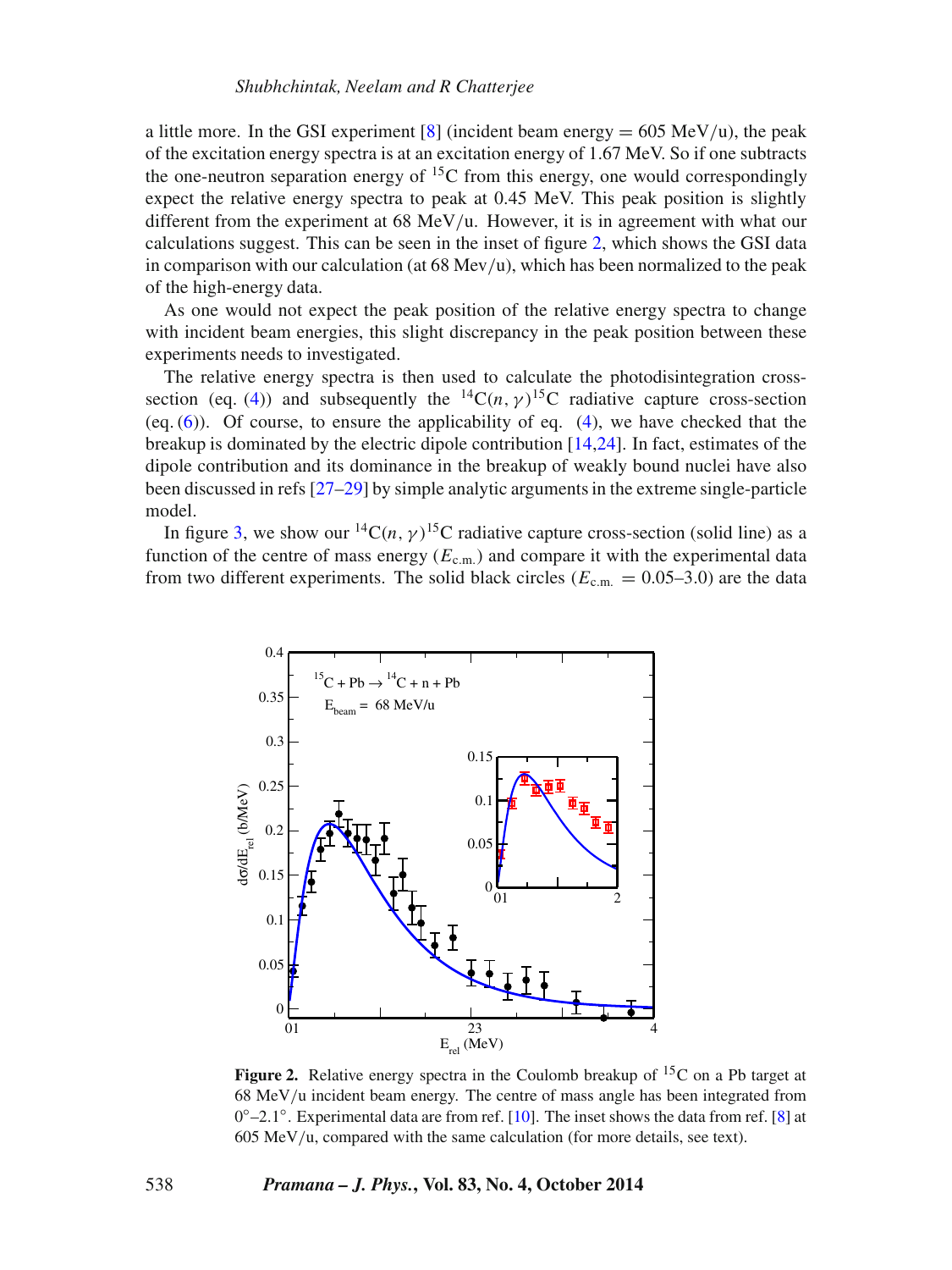<span id="page-6-0"></span>

**Figure 3.** Neutron capture cross-section of  ${}^{14}C$  (solid line) compared with direct mea-surements (solid squares), from refs [\[6](#page-9-5)[,30\]](#page-10-18) and indirect measurements (solid circles) based on Coulomb dissociation data, from ref. [\[10\]](#page-10-0).

from ref. [\[10\]](#page-10-0) where neutron capture cross-sections are calculated from the Coulomb dissociation method. The low energy direct measurements ranging from  $E_{c.m.} = 0.02-$ 0.8 MeV (solid squares), are from refs [\[6,](#page-9-5)[30\]](#page-10-18). As mentioned earlier, this is one of the few cases where data exist for both direct and indirect measurements for the same reaction and except for a small region around  $E_{\text{c.m.}} = 0.5$  MeV, we see a reasonably good agreement between these experiments. Our calculated capture cross-section at  $E_{\text{c.m.}} = 23.3 \text{ keV}$  is 7.71  $\mu$ b which also compares well with that of Descouvemont (see refs  $[6,13]$  $[6,13]$ ).

## 3.3 *Reaction rate*

As mentioned earlier,  ${}^{14}C(n, \gamma) {}^{15}C$  is in direct competition with proton, deuteron and *α* capture on <sup>14</sup>C for the production of heavier isotopes with  $A > 20$ . Earlier it was suggested by Applegate *et al* [\[3\]](#page-9-2), that once  $^{14}$ C is formed, further production of heavier elements is ignited via the  $(\alpha, \gamma)$  reaction. Kajino *et al* [\[31\]](#page-10-19), on the other hand claimed that due to high neutron abundance,  $(n, \gamma)$  is a significant reaction path after <sup>14</sup>C forma-tion. Furthermore, in ref. [\[2\]](#page-9-1), the calculated rates indicate that <sup>14</sup>C( $p, \gamma$ <sup>15</sup>N reaction is important for temperature  $T_9 > 0.8$  (temperature in units of  $10^9$  K). Contradicting all these, Kawano *et al* [\[32\]](#page-10-20), on the basis of their calculations suggested that  ${}^{14}C(d, n){}^{15}N$ reaction plays a major role in the destruction of  $^{14}$ C. So, it is important to find the rate of  ${}^{14}C(n, \gamma) {}^{15}C$  reaction at various temperatures, especially in the temperature range important for the inhomogeneous Big Bang model.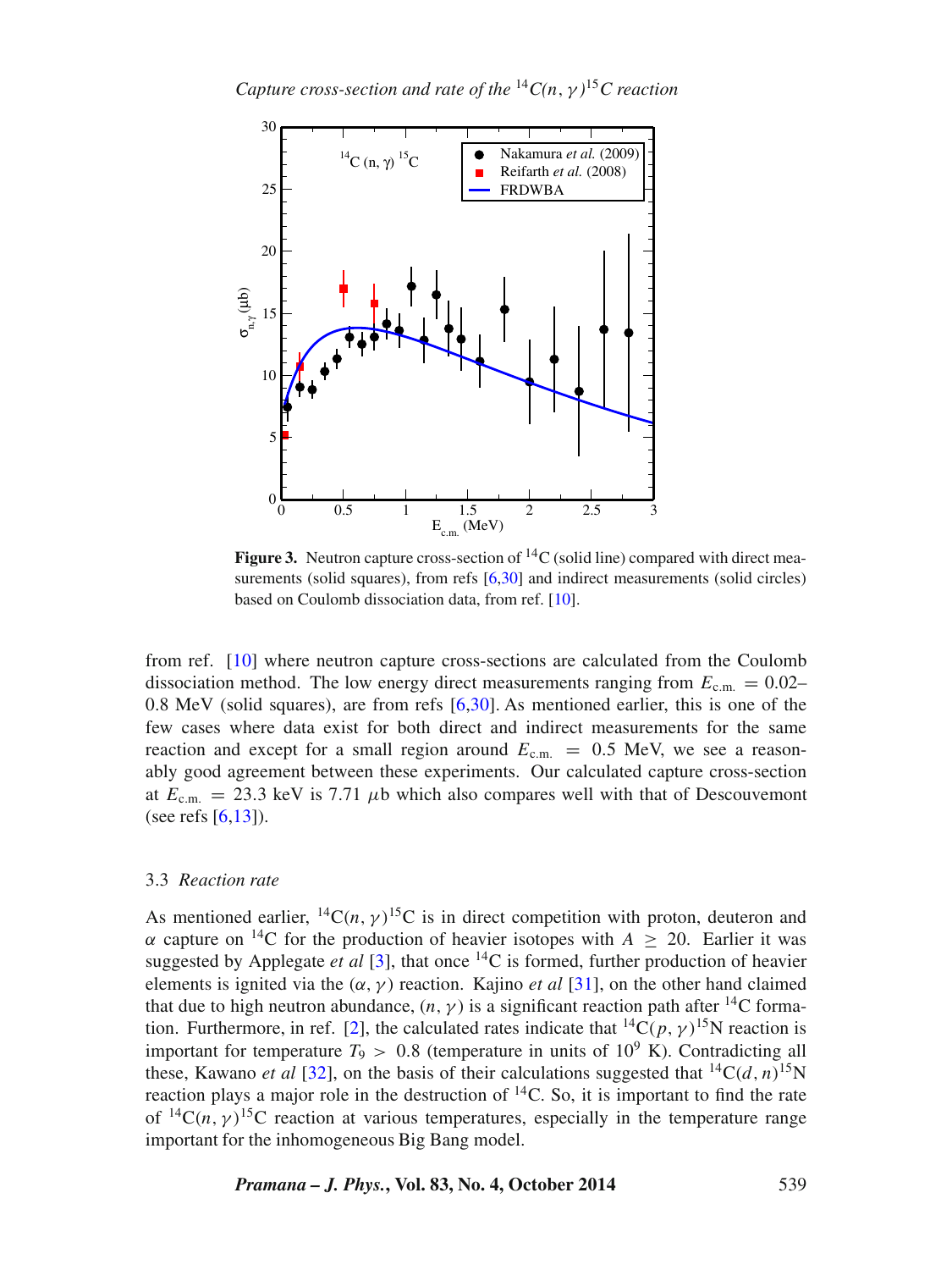The reaction rate per mole [\[33\]](#page-10-21),  $N_A \langle \sigma v \rangle$  ( $N_A$  being Avogadro constant), is related to the neutron capture cross-section  $\sigma_{n,\nu}(E)$  by

$$
N_{A}\langle\sigma v\rangle = N_{A}\sqrt{\frac{8}{(kT)^{3}\pi\,\mu_{bc}}} \int_{0}^{\infty} \sigma_{n,\gamma}(E)E\exp\left(-\frac{E}{kT}\right) dE, \tag{8}
$$

where *k* is the Boltzmann constant, *T* is the temperature in Kelvin (K) and  $\mu_{bc}$  is the reduced mass of the 14C−*<sup>n</sup>* system. The energy integration in our case is preformed from 0.02 to 3 MeV, consistent with the energy range shown in figure [3.](#page-6-0)

In figure [4,](#page-7-0) we compare our calculated reaction rate (solid line) with those obtained earlier. The dashed and dot–dashed lines are theoretical predictions from refs [\[2\]](#page-9-1) and [\[13\]](#page-10-3), respectively. The starred, dotted and squared lines are evaluations based on various experimental estimates of the capture cross-section from refs [\[5](#page-9-4)[–7\]](#page-9-6), respectively.

It would be interesting now to compare the <sup>14</sup>C( $p, \gamma$ )<sup>15</sup>N reaction rate (line with triangles) calculated by Kawano *et al* [\[32\]](#page-10-20), in the same graph. Our calculations show that <sup>14</sup>C(n,  $\gamma$ )<sup>15</sup>C reaction will dominate over <sup>14</sup>C(p,  $\gamma$ )<sup>15</sup>N for temperature  $T_9 < 1.4$ . This would imply that in the temperature range relevant for inhomogeneous Big Bang model  $(T_9 = 0.2 - 1.2)$ , <sup>14</sup>C would be destroyed more by the  $(n, \gamma)$  process than by the  $(p, \gamma)$ process. This conclusion is also consistent with the rate from Reifarth *et al*, whose rate compare quite well with our theoretical estimates in the temperature range mentioned above. We wish to stress that our calculated rate is based on capture cross-sections estimated at very low energies to comparably higher energies and compared with both direct and indirect measurements.

<span id="page-7-0"></span>

**Figure 4.** Calculated <sup>14</sup>C(*n*,  $\gamma$ )<sup>15</sup>C reaction rate (solid line), compared with the other theoretical predictions and evaluations based on various experimental estimates of the capture cross-section (for more details, see text).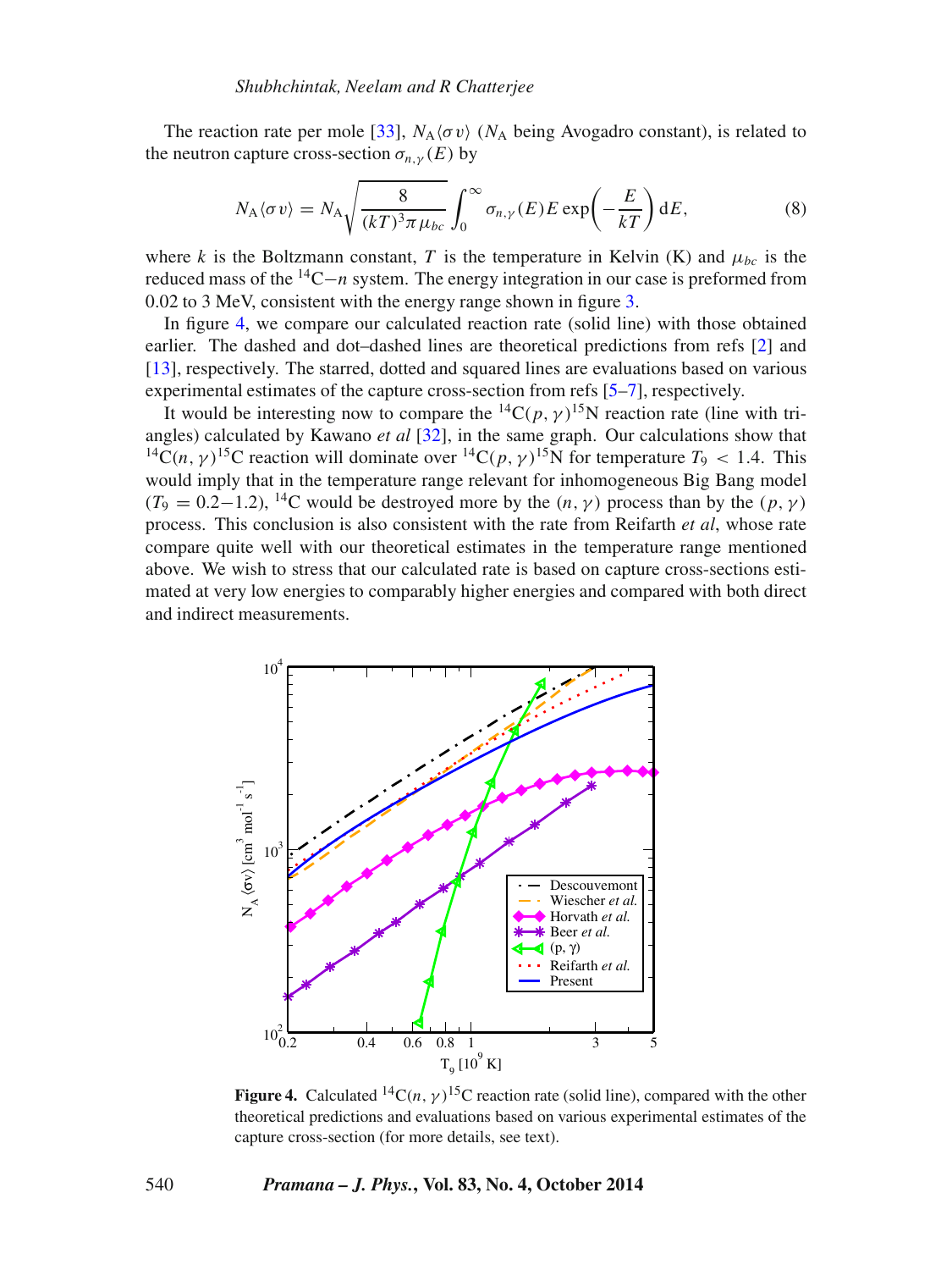# <span id="page-8-0"></span>**4. Conclusions**

In conclusion, we have calculated the <sup>14</sup>C $(n, \gamma)$ <sup>15</sup>C radiative capture cross-section and the associated reaction rate by studying the Coulomb dissociation of 15C on Pb at 68 MeV*/*u, within the fully quantum mechanical post-form distorted wave Born approximation. The entire non-resonant continuum is accounted for in the theory. We calculate the relative energy spectra in the breakup of <sup>15</sup>C on Pb at 68 MeV/u and discuss it in comparison with the available data  $[10]$ . However, one must add that for a more universal application of our theory, especially at very high beam energies, relativistic effects need to be taken into consideration. The local momentum approximation is also a price one has to pay to retain the analytic nature of the dynamics part of the formalism. In fact, efforts are on to overcome this problem, especially for neutron halo nuclei.

The neutron capture cross-section is then calculated from the photodisintegration cross-section of  ${}^{15}C$ , using the principle of detailed balance. Comparison with available data from both the direct and indirect measurements is done for a wide energy range. While our calculation is in good agreement with both data, we wish to point out that at  $E_{cm} = 0.5$  MeV, there are some disagreements between the direct measurements and those extracted from the Coulomb dissociation data. As this is the region where the capture cross-section is expected to be maximum, it would be useful to experimentally investigate this region in more details.

We also calculate the <sup>14</sup>C(n,  $\gamma$ )<sup>15</sup>C reaction rate per mole as a function of temperature. They are in good agreement with that evaluated from the direct measurement of the capture cross-section [\[6\]](#page-9-5) especially for  $T_9 < 1$ . Our results also show that <sup>14</sup>C(n,  $\gamma$ )<sup>15</sup>C reaction will dominate over <sup>14</sup>C(p,  $\gamma$ )<sup>15</sup>N for temperature  $T_9$  < 1.4.

### **Acknowledgements**

This text presents results from research supported by the Department of Science and Technology, Govt. of India, (SR*/*S2*/*HEP-040*/*2012). The authors would like to thank Prof. T Nakamura for sending them the data of ref. [\[10\]](#page-10-0) in a tabular form. Support from MHRD grants, Govt. of India, to Shubhchintak and Neelam are gratefully acknowledged.

#### **Appendix A. Validity of the local momentum approximation**

The factorization of the breakup amplitude (eq.  $(2)$ ) is affected with the help of the local momentum approximation [\[20–](#page-10-10)[22\]](#page-10-11), on the outgoing charged fragment *b*. Essentially, one uses the Taylor expansion of  $\chi_b^{(-)*}(\mathbf{q}_b, \mathbf{r})$  about  $\mathbf{r}_i$ , which is exact and helps in the separation of variables  $\mathbf{r}_i$  and  $\mathbf{r}_1$ ,

$$
\chi_b^{(-)}(\mathbf{q}_b, \mathbf{r}) = e^{-\alpha \mathbf{r}_1 \cdot \nabla_{r_i}} \chi_b^{(-)}(\mathbf{q}_b, \mathbf{r}_i). \tag{A.1}
$$

The approximation involves the replacement of del-operator by an effective local momentum,  $\mathbf{K} (= -i\nabla_{\mathbf{r}_i}$ , whose magnitude is given by

$$
\mathbf{K} = \sqrt{\frac{2\mu_{bt}}{\hbar^2}(E_{bt} - V(R))},\tag{A.2}
$$

*Pramana – J. Phys.***, Vol. 83, No. 4, October 2014** 541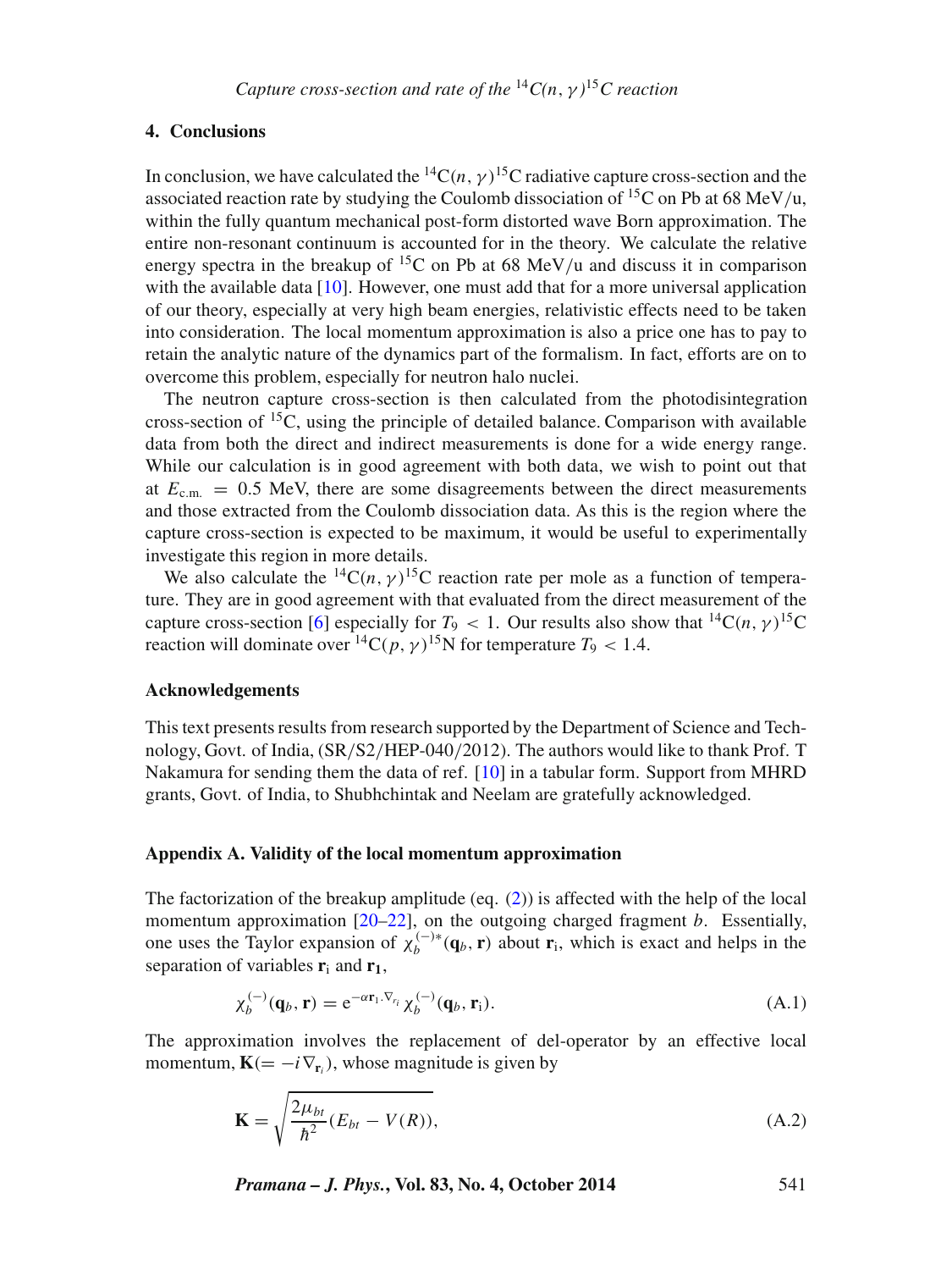<span id="page-9-9"></span>

**Figure 5.** Variation of  $\eta(r)$  (upper half) and  $K(r)$  (lower half) with r for the Coulomb breakup of  ${}^{15}C$ .

where  $\mu_{bt}$  is the reduced mass of the *b*–*t* system,  $E_{bt}$  is the energy of particle *b* relative to the target in the c.m. system and  $V(R)$  is the Coulomb potential between *b* and the target at a distance *R*. Thus, the local momentum **K** is evaluated at some distance *R* (10 fm, in our case) and its magnitude is held fixed for all the values of **r**. The direction of **K** is taken as that of the outgoing fragment  $b$ . The condition of validity (see eg.  $[20]$ ) is that the quantity

$$
\eta(r) = \frac{\frac{1}{2}K(r)}{|\mathrm{d}K(r)/\mathrm{d}r|},\tag{A.3}
$$

calculated at some representative distance *R* should be more than the projectile radius, *ra* .

To check the validity of the approximation, in figure [5](#page-9-9) we show the variation of  $\eta(r)$ (upper half) and  $K(r)$  (the magnitude of the local momentum) (lower half) as a function of *r*, for the Coulomb breakup reaction  ${}^{15}C + Pb \rightarrow {}^{14}C + n + Pb$  at the beam energy of 68 MeV/u. At  $r = 10$  fm,  $\eta(r) \gg r_a = 3.12$  fm, the projectile r.m.s. radius.

## **References**

- <span id="page-9-0"></span>[1] M Wiescher, J Görres and H Schatz, *J. Phys. G* **25**, R133 (1999)
- <span id="page-9-1"></span>[2] M Wiescher, J Görres and F K Thielemann, *Astrophys. J.* **363**, 340 (1990)
- <span id="page-9-2"></span>[3] J H Applegate, C J Hogan and R J Scherrer, *Astrophys. J.* **329**, 572 (1988)
- <span id="page-9-3"></span>[4] T Sasaqui *et al*, *Astrophys. J.* **634**, 1173 (2005)
- <span id="page-9-4"></span>[5] H Beer *et al*, *Astrophys. J.* **387**, 258 (1992)
- <span id="page-9-5"></span>[6] R Reifarth *et al*, *Phys. Rev. C* **77**, 015804 (2008)
- <span id="page-9-6"></span>[7] Á Horváth *et al*, *Astrophys. J.* **570**, 926 (2002)
- <span id="page-9-7"></span>[8] U Datta Pramanik *et al*, *Phys. Lett. B* **551**, 63 (2003)
- <span id="page-9-8"></span>[9] U Datta Pramanik *et al*, *J. Phys. G* **31**, S1583 (2005)